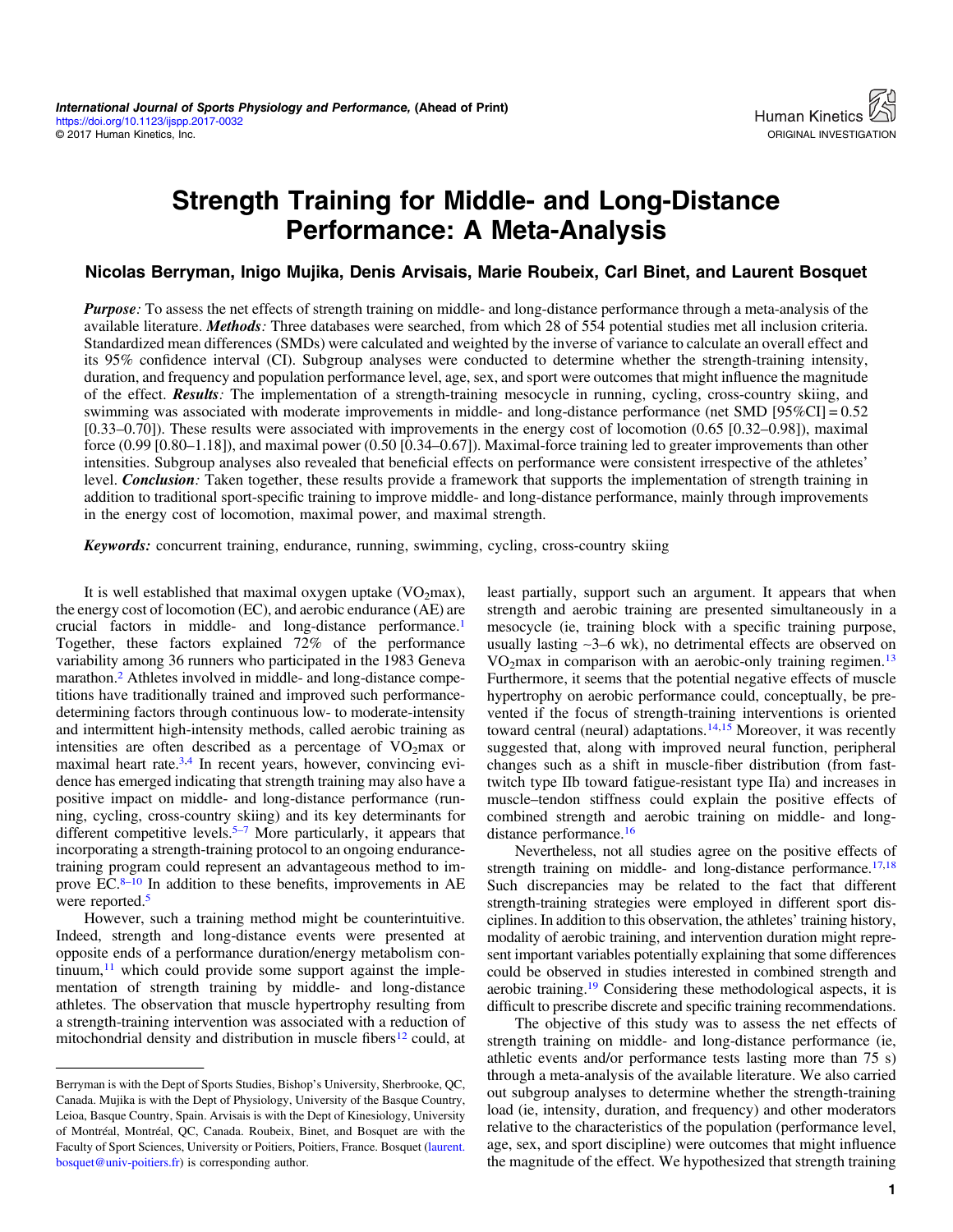would improve middle- and long-distance performance more than sport-specific aerobic training alone. We also hypothesized that gains in performance would be associated with improvements in EC and AE, whereas  $VO<sub>2</sub>$  max would not be altered.

#### Methods

#### Literature-Search Strategy

The databases Scopus (1970 to December 7, 2015), SPORTDiscus with full text (1975 to December 7, 2015) and Web of Science (1945 to December 7, 2015) were searched using the terms [TOPIC: ("strength training" OR "weight training" OR "resistance training" OR "power training" OR "plyometric training" OR "concurrent training" OR "combined strength and endurance training" OR "concurrent strength and endurance training") AND TOPIC: ("energy cost" OR "caloric cost" OR "metabolic cost" OR "energetic cost" OR "mechanical efficiency" OR "maximal oxygen consumption" OR "maximal oxygen uptake" OR "maximal oxygen intake" OR "VO2max" OR "aerobic power" OR "aerobic capacity" OR "aerobic endurance" OR "endurance performance" OR "cardiovascular performance" OR "lactate threshold" OR "anaerobic threshold" OR "running performance" OR "running economy" OR "running time" OR "running speed" OR "energy cost of running" OR "running efficiency" OR "running endurance" OR "cycling endurance" OR "cycling economy" OR "cycling performance") AND TOPIC: (locomotion OR running OR cycling OR "cross country skiing" OR marathon OR triathlon OR swimming OR rowing OR soccer OR biathlon)] for English-language and French-language articles. The reference lists of the articles obtained were searched manually to obtain further studies not identified electronically.

### Selection Criteria

Studies were eligible for inclusion if they implemented a strengthtraining intervention in addition to a sport-specific aerobic-training regimen; the outcome included tests and measures of performance, muscle fitness, and aerobic fitness in healthy humans; the paper reported the number of participants and all the necessary data to calculate effect sizes; and middle- and long-distance performances (time trials, constant-duration or time-to-exhaustion tests) were longer than 75 seconds, as the contribution of the aerobic pathway is then considered predominant.<sup>20</sup> Studies were excluded if they presented results reported in a previous publication, the article was a literature review, they presented data only for symptomatic patients, the training program was inadequate (eg, only strength training, overtraining studies, etc), no performance tests were described, no performance factors were available, and participants were reported to be using ergogenic aids.

### Study Coding

Two independent reviewers (M.R. and C.B.) who were blinded to authors, affiliations, and the publishing journal read and coded each included study using the following moderators: strength-training intensity (maximal force, maximal power, submaximal force, combination), strength-training frequency (1 session/wk, 2 sessions/wk, ≥3 sessions/wk), duration of strength-training intervention (<24 sessions and ≥24 sessions), performance level (international, national, or regional), sex (male, female, both), and age (<18 y, 18–45 y, 46–64 y, and ≥65 y). Regarding strength-training intensity, maximal force included sets of 1 to 5 repetitions of isoinertial contractions at 80% of 1-repetition maximum (RM) or more.<sup>21</sup>

Maximal power included plyometric training, sprint training, and sets of 4 to 6 repetitions at the load that elicits maximal power during a specific isoinertial movement.<sup>22</sup> Finally, submaximal force included sets of 6 to 25 repetitions of isoinertial contractions between  $60\%$  and  $80\%$  of 1RM.<sup>[21](#page-6-0)</sup> Tests and measures used to assess maximal force, maximal power, and submaximal force were the same as those retained in a previous meta-analysis from our research group.<sup>23</sup> Measures of  $VO<sub>2</sub>max$  and EC had to be obtained during a maximal graded exercise test and during a 6- to 10-minute submaximal constant-intensity test, respectively. Measures of AE included direct measures such as the relative performance (% of maximal aerobic power) during a constant-duration, constant-distance, or constantintensity test and indirect measures such as the percentage of  $VO<sub>2</sub>max$  corresponding to lactate or ventilatory thresholds.<sup>[24](#page-6-0)</sup> An interval scale was used for the coding of performance and measures of muscle and aerobic fitness, while a nominal scale was used for the coding of the other moderators. Any disagreement between the 2 reviewers was discussed in a consensus meeting, and unresolved items were taken to a third reviewer (N.B.) for resolution.

#### Statistical Analysis

Standardized mean differences (SMDs) for each study group were calculated using the Hedges  $g^{25}$  $g^{25}$  $g^{25}$  In the studies that used multiple<br>measures of muscle performance, a single composite SMD was measures of muscle performance, a single composite SMD was calculated.[26](#page-6-0) Considering that the effect of combined strength and sport-specific aerobic training on performance may differ according to the parameters of training load and other moderators relative to participant characteristics, we decided a priori to use a randomeffects model with the DerSimonian and Laird method. Standardized mean differences were weighted by the inverse of variance to calculate an overall effect and its 95% confidence interval (CI). The net treatment effect was obtained by subtracting the SMD of the control group from the SMD of the experimental group. Variance was calculated from the pooled standard deviation of change scores in both groups. The net treatment effect and its variance were calculated for each category within moderator variables, as well as 95% CI to determine whether SMD was different from zero. A Q test based on the analysis of variance was performed to test the null hypothesis that the effect of combined strength and sport-specific aerobic training was similar between the categories of a moderator variable.<sup>26</sup> When the null hypothesis was rejected, pairwise comparisons were performed with a Z test. The results of the  $Q$  test were also used to compute the  $I^2$  statistic, which represents for each category of a moderator variable the percentage of the variability category of a moderator variable the percentage of the variability between studies that is due to clinical and/or methodological heterogeneity rather than sampling error.<sup>[26](#page-6-0)</sup> The Cohen criteria were used to interpret the magnitude of SMD: <0.2, trivial; 0.2 to 0.5, small; 0.5 to 0.8, moderate; and  $>0.8$ , large.<sup>[27](#page-6-0)</sup> All calculations were made with comprehensive meta-analysis ([www.meta](www.meta-analysis.com)[analysis.com](www.meta-analysis.com)).

### **Results**

The literature search allowed identification of 554 potentially relevant publications, of which 28 studies met all inclusion criteria. Exclusion criteria are detailed in Figure [1.](#page-2-0) Sport disciplines included in this meta-analysis are running, cycling, cross-country skiing, and swimming.

Results (Figure [2\)](#page-2-0) indicated that adding a strength-training mesocycle to a sport-specific aerobic-training program was associated with moderate improvements in middle- and long-distance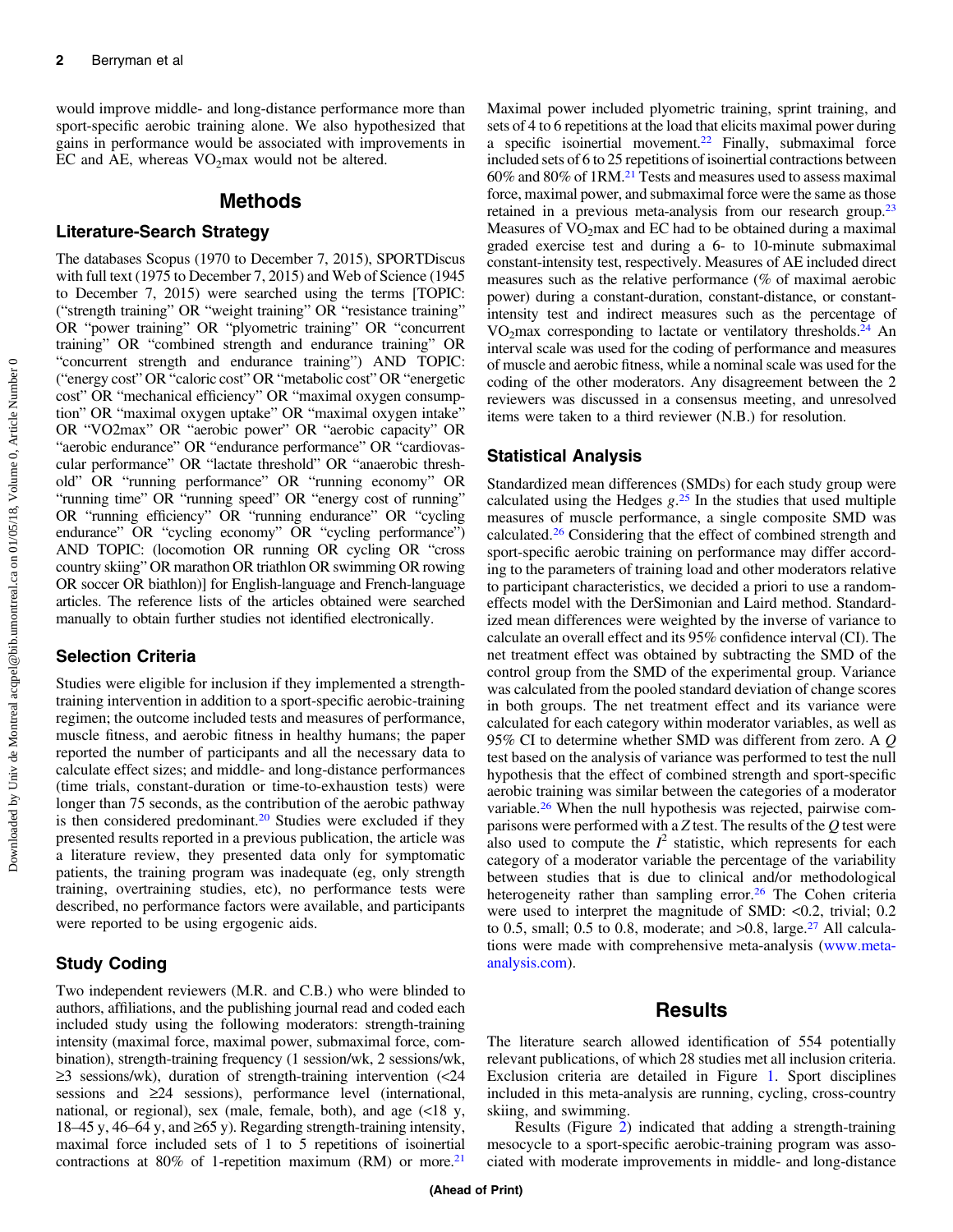<span id="page-2-0"></span>

Figure 1 — Flowchart of the study-selection process.



Figure 2 — Strength training for middle- and long-distance performance. \*Different from maximal force and combination (P < .01). nEG indicates number of experimental groups; CI, confidence interval.

Max Force (nEG: 9) Combination (nEG: 4) **Overall Effect**  $-1$  $-0,5$  $\overline{0}$  $0.5$  $\mathbf{1}$  $1.5$  $\overline{2}$  $2.5$  $\overline{3}$ Effect Size (95% CI)

**Energy cost of locomotion** 

Submaximal Force (nEG: 4)

Max Power (nEG: 3)

Figure 3 — Strength training and the energy cost of locomotion. nEG indicates number of experimental groups; CI, confidence interval.

performance (net SMD [95%CI] = 0.52 [0.33–0.70],  $I^2 = 41\%$ ).<br>Furthermore a strength-training-intensity effect was found as Furthermore, a strength-training-intensity effect was found as maximal strength training and a combination of methods produced greater benefits than submaximal and maximal power training.

Moreover, the implementation of a strength-training program resulted in a moderate improvement in EC (Figure 3) (net SMD [95%CI] = 0.65 (0.32–0.98),  $I^2 = 30\%$ ), while VO<sub>2</sub>max (0.03<br>[-0.16 to 0.23]  $P = 75$   $I^2 = 0\%$ ) and AE remained unchanged  $[-0.16 \text{ to } 0.23], P = .75, I^2 = 0\%)$  and AE remained unchanged<br>(0.03 L-0.19 to 0.251,  $P = .82 \ I^2 = 26\%$ )  $(0.03 [-0.19 \text{ to } 0.25], P = .82, I^2 = 26\%).$ 

Regarding neuromuscular fitness (Figures [4](#page-3-0) and [5](#page-3-0)), we found a large increase in maximal force (net SMD  $[95\%CI] = 0.99$  $[0.80-1.18]$ ,  $I^2 = 46\%$  and a moderate increase in maximal<br>nower (0.50 to 34–0.671  $I^2 = 6\%$ ) as a consequence of including power (0.50 [0.34–0.67],  $I^2 = 6\%$ ) as a consequence of including<br>a strength-training regimen in addition to the sport-specific aerobica strength-training regimen in addition to the sport-specific aerobictraining program. Again, a strength-training-intensity effect was found as submaximal training resulted in less maximal power gain than all other methods.

We also performed a subgroup analysis of moderator variables (Tables [1](#page-3-0)[–](#page-5-0)[6](#page-5-0)). Significant differences were observed for strength-training load (intensity and frequency) and AE. Notably,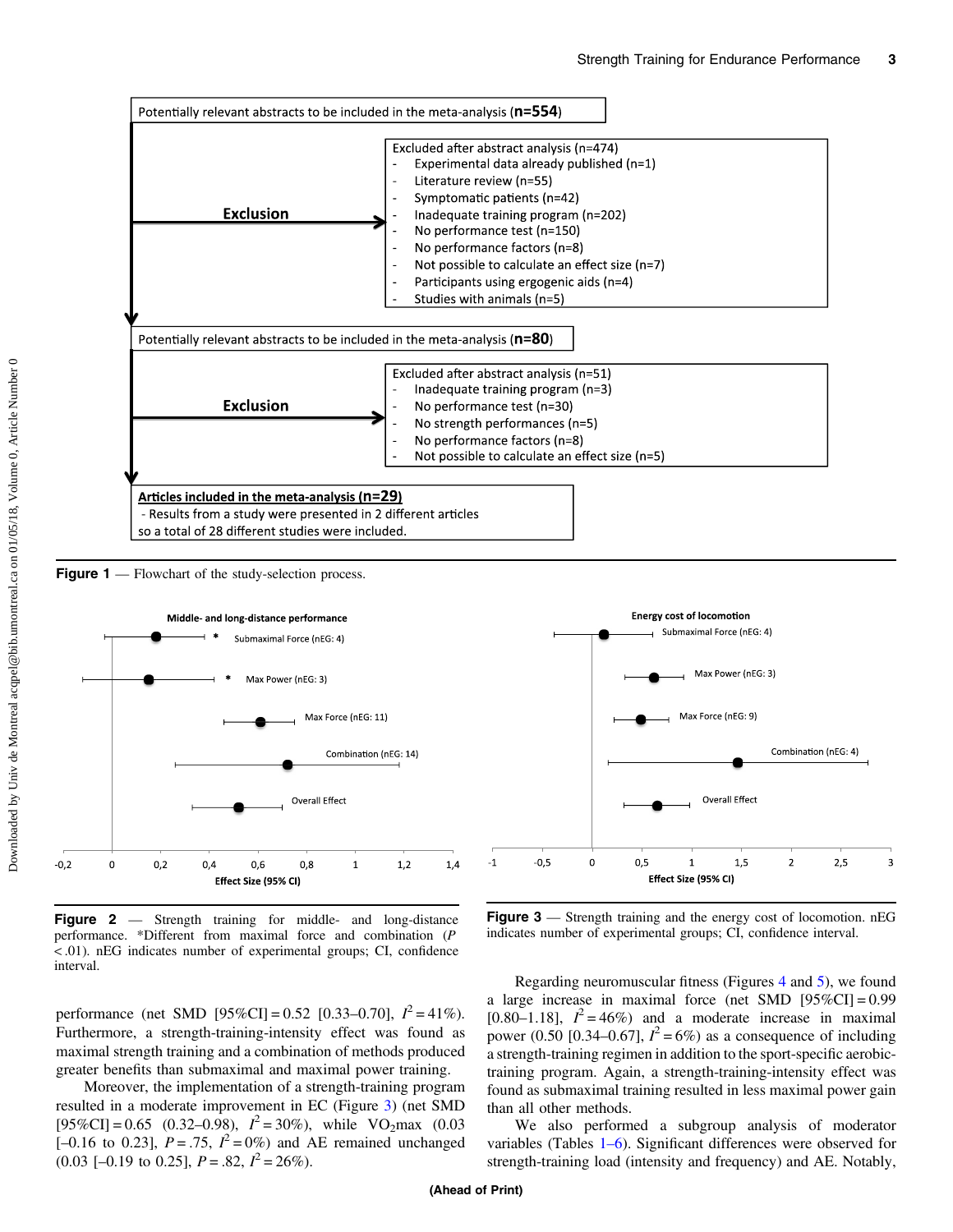<span id="page-3-0"></span>

**Figure 4** — Strength training and maximal force. nEG indicates number of experimental groups; CI, confidence interval.



**Figure 5** — Strength training and maximal power. nEG indicates number of experimental groups; CI, confidence interval. \*Different from all other conditions ( $P < .01$ ).

strength-training volume was associated with EC reductions, whereas protocols including more than 24 sessions led to greater effects on EC than shorter programs. Regional- and national-level athletes seem to particularly benefit from these interventions to improve maximal power and maximal force, respectively. No significant differences were observed for the sport-discipline category, indicating that all sports included in the analyses (running, cycling, cross-country skiing, and swimming) seem to benefit similarly from this training strategy. The possible effect of sex and age could not be tested, since there were not enough studies involving exclusively women or participants with a mean age below 18 or above 46 years to address these issues.

## **Discussion**

The objective of this study was to assess the net effects of strength training on middle- and long-distance performance through a metaanalysis of the available literature. In support of our hypothesis, results from this meta-analysis revealed that such a training strategy

Table 1 Net Effect of Combined Strength and Aerobic Training on Middle- and Long-Distance Performance According to Strength-Training Load (Frequency and Volume), Performance Level, and Sport Discipline

| <b>Moderator</b>    | nEG | SMD <sup>a</sup> | 95% CI          | ſ <sup>2</sup> |
|---------------------|-----|------------------|-----------------|----------------|
| Training frequency  |     |                  |                 |                |
| 1 session/wk        | 3   | 0.43             | $0.00 - 0.85$   | 7              |
| 2 sessions/wk       | 18  | 0.52             | $0.22 - 0.82$   | 41             |
| 3 sessions/wk       | 9   | 0.38             | $0.12 - 0.65$   | $\Omega$       |
| Training volume     |     |                  |                 |                |
| $<$ 24 sessions     | 10  | 0.44             | $0.14 - 0.73$   | 40             |
| $\geq$ 24 sessions  | 20  | 0.41             | $0.22 - 0.60$   | 10             |
| Performance level   |     |                  |                 |                |
| international       | 2   | 1.10             | $-0.61$ to 2.80 | $\Omega$       |
| national            | 11  | 0.46             | $0.24 - 0.67$   | $\Omega$       |
| regional/provincial | 19  | 0.50             | $0.24 - 0.76$   | 48             |
| Sport               |     |                  |                 |                |
| running             | 15  | 0.71             | $0.31 - 1.12$   | 34             |
| cycling             | 11  | 0.36             | $0.11 - 0.61$   | 0              |
| other               | 6   | 0.44             | $0.15 - 0.73$   | 0              |

Abbreviations: nEG, number of experimental groups; SMD, standardized mean difference; CI, confidence interval;  $\vec{I}$ , percentage of the variability between studies due to clinical and/or methodological beterogeneity rather than sampling error due to clinical and/or methodological heterogeneity rather than sampling error.  $a$  <0.2, trivial; 0.2–0.5, small; 0.5–0.8, moderate; >0.8, large.

moderately improves performances in comparison with sportspecific aerobic training alone, and this irrespective of the athlete's level. Furthermore, these gains in performance could be associated with improvements in EC, whereas no changes in AE and  $VO<sub>2</sub>max$ were observed.

To our knowledge, this is the first comprehensive metaanalysis assessing the net effects of such a concurrent training paradigm on middle- and long-distance performance, its physiological determinants, and its effects on neuromuscular fitness, all in relation to the characteristics of the training intervention and the performance level of the participating athletes. The present results are in line with a recent publication presenting a beneficial effect of strength training on EC in a sample of runners. Indeed, it was shown that explosive and maximal strength training significantly reduced EC by 4.83% ( $\pm$  1.53%) and 3.65% ( $\pm$  2.74%), respec-tively.<sup>[10](#page-6-0)</sup> A significant relationship was also found between training duration and EC improvements, suggesting that, even if 6 to 8 weeks of strength training could lead to a reduction in EC, longer training protocols (up to 14 wk) might be more beneficial. In agreement with this outcome, our subgroup analysis revealed a significant effect of the duration of the strength-training intervention, where protocols including more than 24 sessions led to greater reductions in EC than did protocols of less than 24 sessions.

With regard to other physiological determinants of middleand long-distance performance, it appears that both  $VO<sub>2</sub>max$  and AE were unaltered. While these results for  $VO<sub>2</sub>max$  were expected[,13](#page-6-0) a recent review of the literature suggested a positive effect of strength training on AE.[5](#page-6-0) Interestingly, even if no significant overall effect was found for AE, our subgroup analysis revealed that strength-training intensity is an important variable. Indeed, it appears that a combination of strength-training methods, encompassing a range of training intensities and loads, might be beneficial for AE. Moreover, strength-training frequency was a significant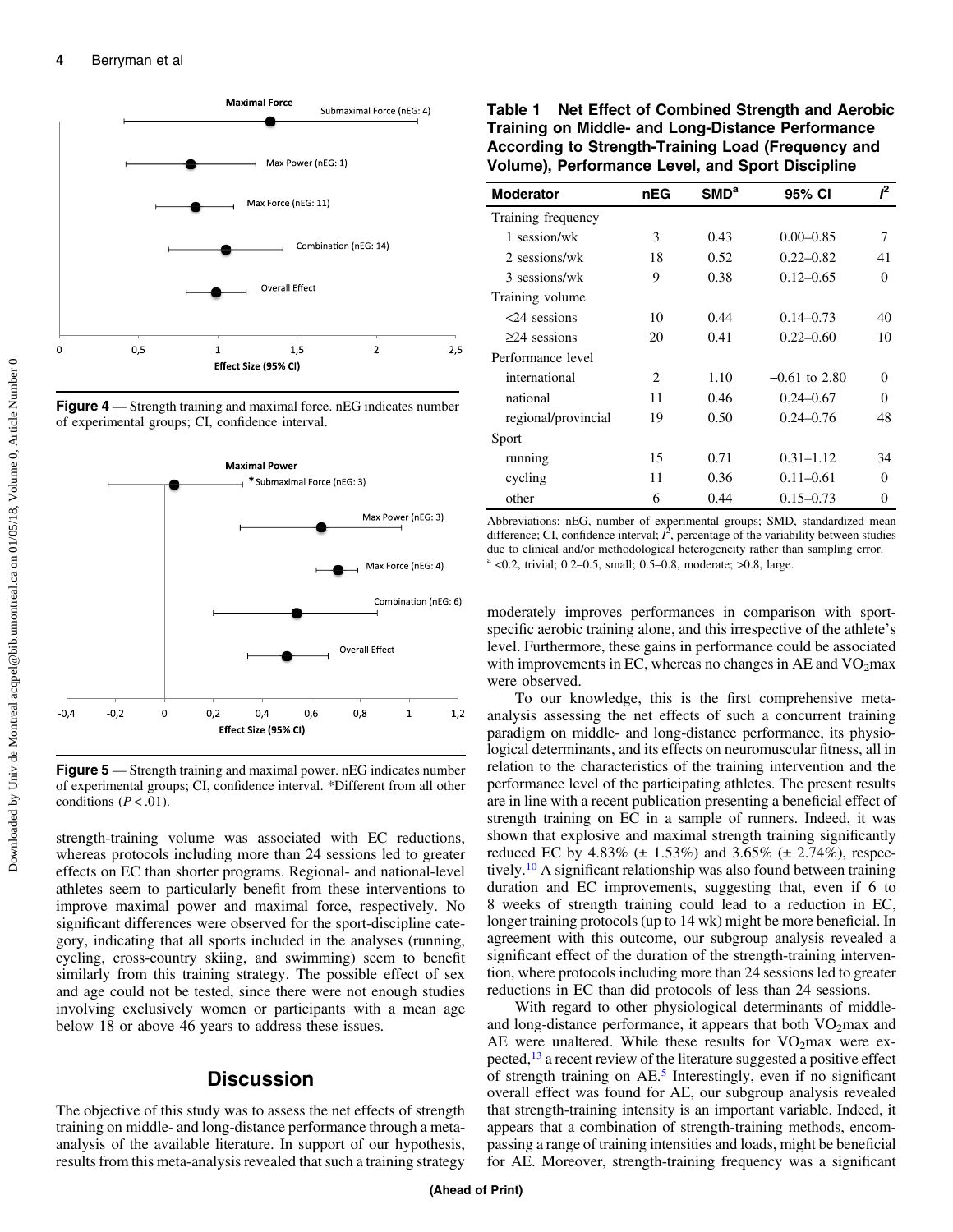| <b>Moderator</b>                | nEG            | $\mathsf{SMD}^\mathsf{a}$ | 95% CI            | ſ <sup>2</sup> |
|---------------------------------|----------------|---------------------------|-------------------|----------------|
| Training intensity <sup>b</sup> |                |                           |                   |                |
| maximal force                   | 11             | 0.14                      | $-0.17$ to 0.46   | $\Omega$       |
| maximal power                   | 3              | $-0.17$                   | $-0.46$ to 0.11   | $\Omega$       |
| submaximal force                | $\overline{4}$ | $-0.17$                   | $-0.44$ to $0.10$ | $\theta$       |
| combination                     | 14             | 0.02                      | $-0.22$ to 0.26   | 31             |
| Training frequency              |                |                           |                   |                |
| 1 session/wk                    | 2              | 0.02                      | $-0.22$ to 0.26   | $\Omega$       |
| 2 sessions/wk                   | 19             | 0.07                      | $-0.09$ to 0.23   | 21             |
| 3 sessions/wk                   | 9              | 0.14                      | $-0.19$ to $0.47$ | $\Omega$       |
| Training volume                 |                |                           |                   |                |
| $<24$ sessions                  | 10             | $-0.06$                   | $-0.23$ to $0.11$ | $\Omega$       |
| $\geq$ 24 sessions              | 20             | 0.18                      | $-0.04$ to 0.39   | $\Omega$       |
| Performance level               |                |                           |                   |                |
| international                   | $\overline{c}$ | $-0.54$                   | $-1.41$ to 0.34   | $\Omega$       |
| national                        | 11             | $-0.01$                   | $-0.23$ to 0.21   | $\overline{0}$ |
| regional/provincial             | 19             | 0.11                      | $-0.13$ to 0.36   | $\Omega$       |
| Sport                           |                |                           |                   |                |
| running                         | 15             | 0.03                      | $-0.16$ to 0.23   | 30             |
| cycling                         | 11             | 0.11                      | $-0.20$ to 0.42   | 0              |
| other                           | 6              | $-0.16$                   | $-0.57$ to 0.25   | 7              |

Table 2 Net Effect of Combined Strength and Aerobic Training on Peak Oxygen Uptake According to Strength-Training Load, Performance Level, and Sport Discipline

Abbreviations: nEG, number of experimental groups; SMD, standardized mean difference; CI, confidence interval;  $\hat{I}$ , percentage of the variability between studies due to clinical and/or methodological beterogeneity rather than sampling error due to clinical and/or methodological heterogeneity rather than sampling error.  $a$  <0.2, trivial; 0.2–0.5, small; 0.5–0.8, moderate; >0.8, large.  $b$  Maximal force

included sets of 1–5 repetitions at 80% of 1-repetition maximum (RM) or more; maximal power included plyometric training, sprint training, and sets of 4–6 repetitions at the load that elicits maximal power during a specific isoinertial movement; submaximal force included sets of 6–25 repetitions at 60–80% of 1RM.

moderator associated with AE: Two strength sessions weekly were related to benefits on AE. However, the mechanisms underpinning these intensity and frequency effects are not clear and cannot be elucidated from the present data set.

The observed enhancements in middle- and long-distance performance were also accompanied by improvements in neuromuscular fitness as a consequence of including a strength-training regimen in addition to the sport-specific aerobic-training program. Indeed, large and moderate effect sizes were reported for maximal force and maximal power, respectively. A smaller effect on maximal power than on maximal strength after a concurrent strength- and aerobic-training cycle could be related to the interference phenomenon, which has been defined as a reduction in strength gains when both aerobic and strength training are pre-sented in the same mesocycle.<sup>[14](#page-6-0)</sup> Indeed, a meta-analysis<sup>[13](#page-6-0)</sup> published in 2012 showed that the interference phenomenon was particularly related to lower-body power. Furthermore, it was shown that running, more than cycling, was detrimental for strength gains.<sup>[13](#page-6-0)</sup> However, our results do not support this sportdiscipline effect, as no differences were found among sports in this subgroup analysis.

Although strength-training intensity was not a key factor for improvements in maximal strength, our results revealed that heavy and explosive weight training were particularly effective methods

Table 3 Net Effect of Combined Strength and Aerobic Training on Aerobic Endurance According to Strength-Training Load, Performance Level, and Sport Discipline

| <b>Moderator</b>                | nEG            | SMD <sup>a</sup>  | 95% CI             | ſ <sup>2</sup> |
|---------------------------------|----------------|-------------------|--------------------|----------------|
| Training intensity <sup>b</sup> |                |                   |                    |                |
| maximal force                   | 4              | $-0.17$           | $-0.60$ to 0.25    | 0              |
| maximal power                   | 3              | $-0.35^{\circ}$   | $-0.64$ to $-0.06$ | $\Omega$       |
| submaximal force                | $\overline{c}$ | $-0.36^{\circ}$   | $-0.91$ to $0.19$  | $\Omega$       |
| combination                     | 9              | 0.34              | $0.03 - 0.65$      | 32             |
| Training frequency              |                |                   |                    |                |
| 1 session/wk                    | 2              | $-0.26$           | $-0.62$ to $0.10$  | $\Omega$       |
| 2 sessions/wk                   | 9              | 0.32 <sup>d</sup> | $0.00 - 0.64$      | 32             |
| 3 sessions/wk                   | 5              | $-0.45$           | $-0.68$ to $-0.22$ | 9              |
| Training volume                 |                |                   |                    |                |
| $<$ 24 sessions                 | 7              | $-0.13$           | $-0.36$ to $0.09$  | 0              |
| $\geq$ 24 sessions              | 10             | 0.14              | $-0.27$ to 0.55    | 34             |
| Performance level               |                |                   |                    |                |
| international                   | 1              | 0.13              | $-0.35$ to 0.60    | $\theta$       |
| national                        | 3              | 0.12              | $-0.62$ to $0.85$  | 6              |
| regional/provincial             | 14             | 0.00              | $-0.25$ to 0.24    | 32             |
| Sport                           |                |                   |                    |                |
| running                         | 11             | 0.09              | $-0.22$ to 0.39    | 34             |
| cycling                         | 5              | $-0.12$           | $-0.55$ to 0.31    | 6              |
| other                           | $\overline{c}$ | 0.13              | $-0.44$ to 0.70    | $\overline{0}$ |

Abbreviations: nEG, number of experimental groups; SMD, standardized mean difference; CI, confidence interval;  $\vec{I}$ , percentage of the variability between studies due to clinical and/or methodological beterogeneity rather than sampling error due to clinical and/or methodological heterogeneity rather than sampling error.  $a$  <0.2, trivial; 0.2–0.5, small; 0.5–0.8, moderate; >0.8, large.  $b$  Maximal force

included sets of 1–5 repetitions at 80% of 1-repetition maximum (RM) or more; maximal power included plyometric training, sprint training, and sets of 4–6 repetitions at the load that elicits maximal power during a specific isoinertial movement; submaximal force included sets of 6–25 repetitions at 60–80% of 1RM. <sup>c</sup> Different from combination ( $P < .01$ ). <sup>d</sup> Different from 1or 3 sessions/wk  $(P < .01)$ .

to improve maximal power. These results are in line with some reports showing that novice weight lifters could improve maximal power and maximal strength by implementing a heavy weighttraining program $28$  and that these eventual gains in maximal strength could later represent an advantage to improve maximal power through traditional explosive strength training.<sup>[29](#page-6-0)</sup> Taken together, these results support the implementation of combined strength and aerobic training to improve neuromuscular fitness in middle- and long-distance athletes, who might be inexperienced with strength training. Our results show that regional- and nationallevel athletes could particularly benefit with regard to neuromuscular fitness from these strength-training interventions.

Our subgroup analysis showed an effect of strength-training intensity on middle- and long-distance performance. It appears that maximal strength training and a combination of methods (submaximal strength, maximal force, and maximal power) during a mesocycle represent particularly effective strategies to improve athletes' performance. Different mechanisms were suggested to play a key role in this relationship between neuromuscular fitness and middle- and long-distance performance. Improved neural function, greater rate of force development, gains in type I fiber maximum strength, an increased proportion of type IIa fiber at the expense of type IIb fibers, and modifications in tendon stiffness and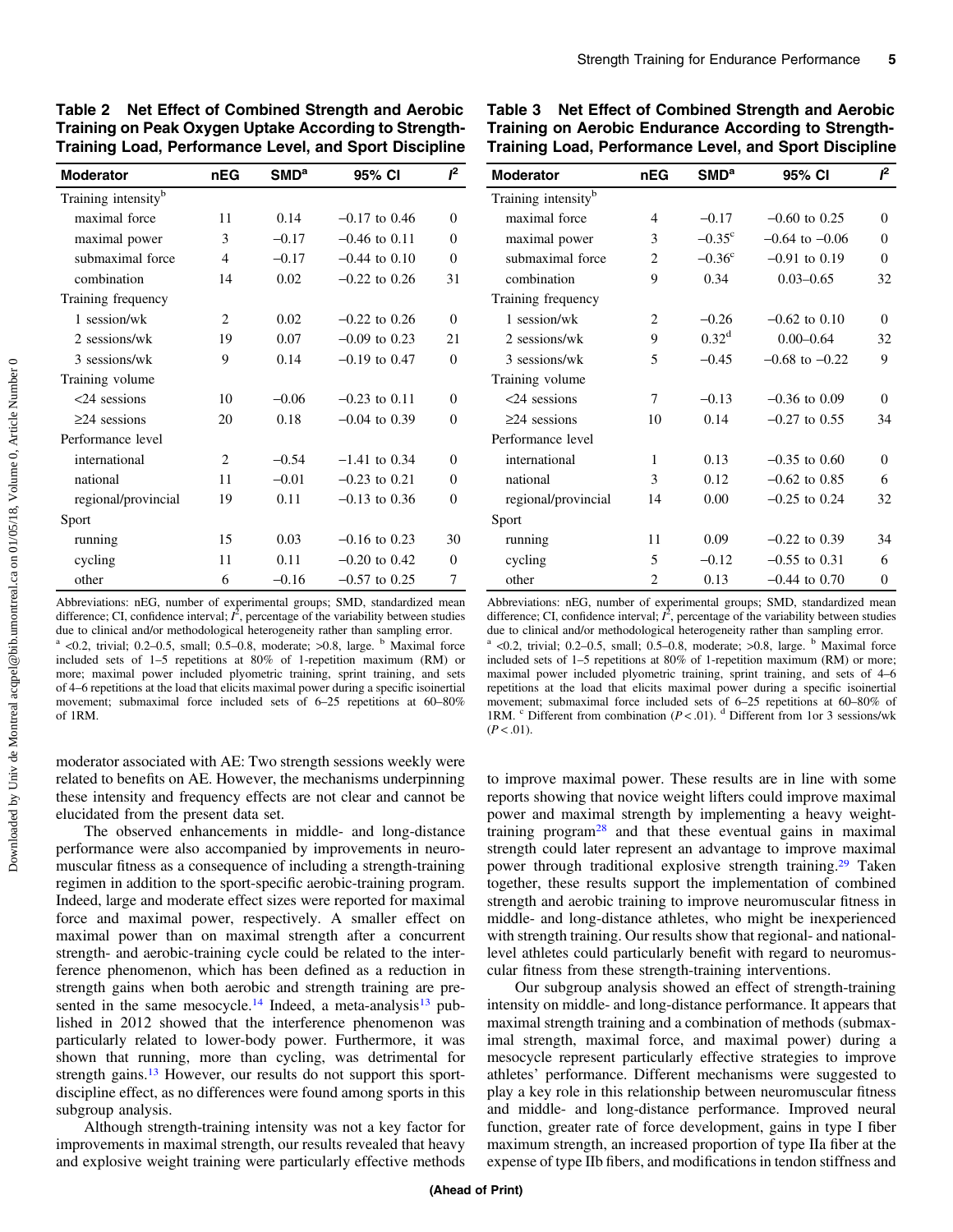| <b>Moderator</b>    | nEG | SMD <sup>a</sup> | 95% CI          | ſ <sup>2</sup>              |
|---------------------|-----|------------------|-----------------|-----------------------------|
| Training frequency  |     |                  |                 |                             |
| 1 session/wk        | 2   | 0.73             | $0.34 - 1.12$   | $\Omega$                    |
| 2 sessions/wk       | 9   | 0.36             | $0.03 - 0.69$   | 25                          |
| 3 sessions/wk       | 7   | 0.48             | $-0.08$ to 1.03 | 4                           |
| Training volume     |     |                  |                 |                             |
| $<24$ sessions      | 6   | 0.10             | $-0.27$ to 0.47 | $\mathcal{D}_{\mathcal{L}}$ |
| $\geq$ 24 sessions  | 12  | $0.63^b$         | $0.29 - 0.97$   | 9                           |
| Performance level   |     |                  |                 |                             |
| international       | 2   | 1.72             | $-1.83$ to 5.27 | 0                           |
| national            | 6   | 0.66             | $-0.09$ to 1.42 | 7                           |
| regional/provincial | 12  | 0.49             | $0.22 - 0.77$   | 9                           |
| Sport               |     |                  |                 |                             |
| running             | 10  | 0.83             | $0.31 - 1.34$   | 38                          |
| cycling             | 5   | $-0.20$          | $-0.25$ to 0.74 | 4                           |
| other               | 5   | 1.17             | $-0.13$ to 1.63 | 0                           |

<span id="page-5-0"></span>Table 4 Net Effect of Combined Strength and Aerobic Training on the Energy Cost of Locomotion According to Strength-Training Load (Frequency and Volume), Performance Level, and Sport Discipline

Abbreviations: nEG, number of experimental groups; SMD, standardized mean difference; CI, confidence interval;  $\vec{P}$ , percentage of the variability between studies<br>due to clinical and/or methodological heterogeneity rather than sampling error due to clinical and/or methodological heterogeneity rather than sampling error.  $a$  <0.2, trivial; 0.2–0.5, small; 0.5–0.8, moderate; >0.8, large.  $b$  Different from <24 sessions ( $P < .05$ ).

Table 5 Net Effect of Combined Strength and Aerobic Training on Maximal Force According to Strength-Training Load (Frequency and Volume), Performance Level, and Sport Discipline.

| <b>Moderator</b>    | nEG            | SMD <sup>a</sup> | 95% CI        | ſ <sup>2</sup> |
|---------------------|----------------|------------------|---------------|----------------|
| Training frequency  |                |                  |               |                |
| 1 session/wk        | $\theta$       |                  |               |                |
| 2 sessions/wk       | 19             | 1.10             | $0.76 - 1.43$ | 34             |
| 3 sessions/wk       | 9              | 0.72             | $0.64 - 0.80$ | $\Omega$       |
| Training volume     |                |                  |               |                |
| $<24$ sessions      | 8              | 0.93             | $0.59 - 1.27$ | 20             |
| $\geq$ 24 sessions  | 20             | 0.86             | $0.72 - 1.20$ | 52             |
| Performance level   |                |                  |               |                |
| international       | $\mathfrak{D}$ | 0.66             | $0.10 - 1.22$ | $\Omega$       |
| national            | 11             | 1.23             | $0.95 - 1.60$ | 3              |
| regional/provincial | 17             | $0.83^{b}$       | $0.59 - 1.07$ | 60             |
| Sport               |                |                  |               |                |
| running             | 13             | 0.84             | $0.55 - 1.13$ | $\Omega$       |
| cycling             | 11             | 1.21             | $0.84 - 1.58$ | 58             |
| other               | 6              | 1.03             | $0.41 - 1.64$ | 17             |

Abbreviations: nEG, number of experimental groups; SMD, standardized mean difference; CI, confidence interval;  $\hat{I}$ , percentage of the variability between studies due to clinical and/or methodological beterogeneity rather than sampling error due to clinical and/or methodological heterogeneity rather than sampling error.  $a$  <0.2, trivial; 0.2-0.5, small; 0.5-0.8, moderate; >0.8, large.  $b$  Different from national athletes  $(P < .01)$ .

stretch-shortening-cycle properties could all contribute to better middle- and long-distance performance.<sup>[5](#page-6-0),[16](#page-6-0)</sup> However, the most appropriate strength- and aerobic-training periodization still needs to be determined.

| Table 6 Net Effect of Combined Strength and Aerobic |
|-----------------------------------------------------|
| Training on Maximal Power According to Strength-    |
| Training Load (Frequency and Volume), Performance   |
| <b>Level, and Sport Discipline</b>                  |

| <b>Moderator</b>    | nEG                           | SMD <sup>a</sup>  | 95% CI          | ſ <sup>2</sup> |
|---------------------|-------------------------------|-------------------|-----------------|----------------|
| Training frequency  |                               |                   |                 |                |
| 1 session/wk        | $\mathfrak{D}$                | 0.59              | $-0.10$ to 1.27 | 0              |
| 2 sessions/wk       | 8                             | $0.32^{b}$        | $0.09 - 0.54$   | 4              |
| 3 sessions/wk       | 5                             | 0.67              | $0.52 - 0.82$   | 15             |
| Training volume     |                               |                   |                 |                |
| $<24$ sessions      | 4                             | 0.62              | $0.38 - 0.87$   | 6              |
| $\geq$ 24 sessions  | 11                            | 0.41              | $0.18 - 0.65$   | 0              |
| Performance level   |                               |                   |                 |                |
| international       | 2                             | 0.59              | $-0.21$ to 1.39 | 0              |
| national            | $\overline{4}$                | 0.21              | $-0.07$ to 0.50 | 0              |
| regional/provincial | 10                            | 0.60 <sup>c</sup> | $0.42 - 0.77$   | 11             |
| Sport               |                               |                   |                 |                |
| running             | 11                            | 0.51              | $0.28 - 0.73$   | 0              |
| cycling             | 3                             | 0.59              | $0.21 - 0.97$   | 19             |
| other               | $\mathfrak{D}_{\mathfrak{p}}$ | 0.32              | $-0.02$ to 0.67 | 0              |

Abbreviations: nEG, number of experimental groups; SMD, standardized mean difference; CI, confidence interval;  $\vec{I}$ , percentage of the variability between studies due to clinical and/or methodological beterogeneity rather than sampling error due to clinical and/or methodological heterogeneity rather than sampling error.  $a$  <0.2, trivial; 0.2–0.5, small; 0.5–0.8, moderate; >0.8, large.  $b$  Different from other conditions ( $P < .01$ ). <sup>c</sup> Different from the national level ( $P < .01$ ).

We must acknowledge that this study is not without limitations. Indeed, the aerobic energy system is not the only determinant of middle- and long-distance performance. Anaerobic performance seems also critical, especially in shorter events. $16,30$  $16,30$  $16,30$ However, to our knowledge, research in this field has so far been mainly conducted on aerobic factors ( $VO<sub>2</sub>$ max, AE, and EC). Considering the benefits of strength training on anaerobic performance, $31$  we recommend that more research be conducted to better understand the relationship between strength training, anaerobic factors, and middle- and long-distance performance. Another limitation regarding this research field is related to the duration of training protocols. Whereas this study reports greater benefits for EC after longer training protocols (>24 sessions), one could argue that the chronic effects of such a training regimen are less understood. Future research should be conducted to study the effects of different long-term periodization strategies, which will be helpful to provide practitioners with more guidelines regarding, for example, the appropriate timing for the implementation of strength development in the annual training plan.

# Practical Applications

Results of this meta-analysis support the implementation of strength training in addition to the sport-specific aerobic program to moderately improve performance in middle- and long-distance events. The results suggest that these beneficial effects are similar for running, cycling, cross-country skiing, and swimming, irrespective of athlete level. With regard to training adaptations, this meta-analysis revealed that EC could be improved through such a training strategy, whereas no detrimental effects are reported for both  $VO<sub>2</sub>max$  and AE. In terms of strength-training intensity, greater effects on performance were found as a result of programs